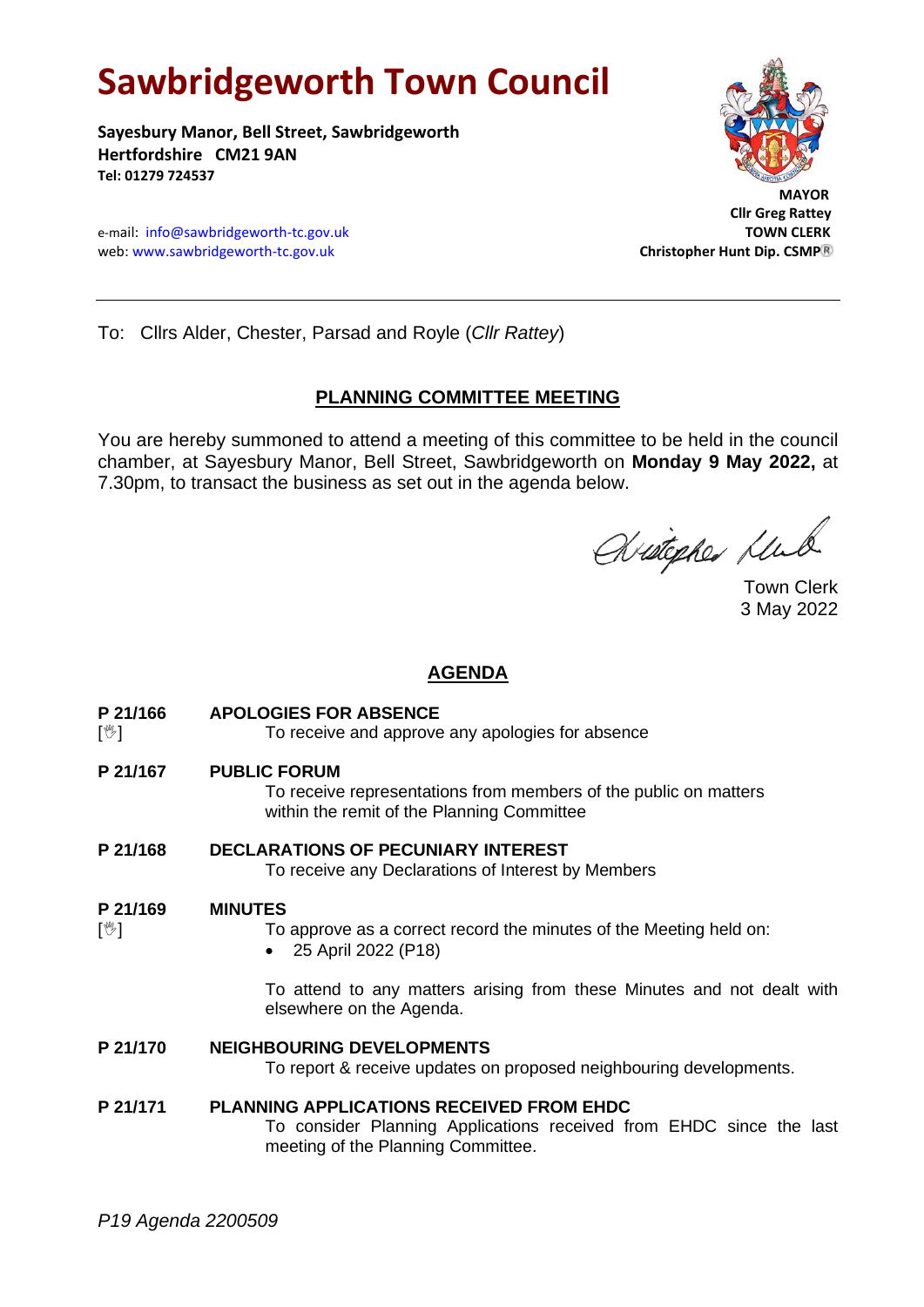#### **3/22/0861/PNHH 26 Vantorts Road, CM21 9NB**

[Single storey rear extension \(of 3 metres, being added to an existing single storey rear](https://publicaccess.eastherts.gov.uk/online-applications/applicationDetails.do?activeTab=documents&keyVal=RANAN7GL00T00)  extension of 2.79 metres): Total Depth (beyond the rear wall of the original dwellinghouse) [5.79 metres, Maximum height 3.24 metres, Eaves height 3.00 metres](https://publicaccess.eastherts.gov.uk/online-applications/applicationDetails.do?activeTab=documents&keyVal=RANAN7GL00T00)

**\_\_\_\_\_\_\_\_\_\_\_\_\_\_\_\_\_\_\_\_\_\_\_\_\_\_\_\_\_\_\_\_\_\_\_\_\_\_\_\_\_\_\_\_\_\_\_\_\_\_\_\_\_\_\_\_\_\_\_\_\_\_\_\_\_\_\_\_\_\_\_\_**

**\_\_\_\_\_\_\_\_\_\_\_\_\_\_\_\_\_\_\_\_\_\_\_\_\_\_\_\_\_\_\_\_\_\_\_\_\_\_\_\_\_\_\_\_\_\_\_\_\_\_\_\_\_\_\_\_\_\_\_\_\_\_\_\_\_\_\_\_\_\_\_\_**

**\_\_\_\_\_\_\_\_\_\_\_\_\_\_\_\_\_\_\_\_\_\_\_\_\_\_\_\_\_\_\_\_\_\_\_\_\_\_\_\_\_\_\_\_\_\_\_\_\_\_\_\_\_\_\_\_\_\_\_\_\_\_\_\_\_\_\_\_\_\_\_\_**

#### **3/22/0864/HH 3 East Park, CM21 9EX**

[Replacement garage](https://publicaccess.eastherts.gov.uk/online-applications/applicationDetails.do?activeTab=documents&keyVal=RAOGUWGLKKA00)

#### **3/22/0871/HH 2 Cedar Close, CM21 9NT**

[Demolition of rear single storey extension. Erection of single storey rear/side](https://publicaccess.eastherts.gov.uk/online-applications/applicationDetails.do?activeTab=documents&keyVal=RAR3J5GL00T00) extension

**\_\_\_\_\_\_\_\_\_\_\_\_\_\_\_\_\_\_\_\_\_\_\_\_\_\_\_\_\_\_\_\_\_\_\_\_\_\_\_\_\_\_\_\_\_\_\_\_\_\_\_\_\_\_\_\_\_\_\_\_\_\_\_\_\_\_\_\_\_\_\_\_**

#### **3/22/0879/HH 54 The Crest, CM21 0ES**

[Ground floor front infill extension and erection of open porch; first floor front extension and](https://publicaccess.eastherts.gov.uk/online-applications/applicationDetails.do?activeTab=documents&keyVal=RAXQ71GLKLS00)  [alterations to roof height](https://publicaccess.eastherts.gov.uk/online-applications/applicationDetails.do?activeTab=documents&keyVal=RAXQ71GLKLS00) **\_\_\_\_\_\_\_\_\_\_\_\_\_\_\_\_\_\_\_\_\_\_\_\_\_\_\_\_\_\_\_\_\_\_\_\_\_\_\_\_\_\_\_\_\_\_\_\_\_\_\_\_\_\_\_\_\_\_\_\_\_\_\_\_\_\_\_\_\_\_\_\_**

#### **P 21/163 LATE PLANNING APPLICATIONS**

To deal with Planning Applications received from EHDC following the Publication of this Agenda and received before 6 May 2022

#### **P 21/172 PLANNING DECISIONS MADE BY EHDC** To receive Planning Decisions from EHDC. **\_\_\_\_\_\_\_\_\_\_\_\_\_\_\_\_\_\_\_\_\_\_\_\_\_\_\_\_\_\_\_\_\_\_\_\_\_\_\_\_\_\_\_\_\_\_\_\_\_\_\_\_\_\_\_\_\_\_\_\_\_\_\_\_\_\_\_\_\_\_\_\_**

#### **3/21/1764/HH 21 Pishiobury Drive, CM21 0AD**

Single storey rear extension *STC Comment: EHDC Decision:* Granted

#### **3/21/2832/OUT Carmencita Cattery and Kennels, Highbank, Spellbrook**

Demolition of four buildings (including existing bungalow) and the erection of four dwellings and associated access way and parking. Outline planning application (all matters reserved)

**\_\_\_\_\_\_\_\_\_\_\_\_\_\_\_\_\_\_\_\_\_\_\_\_\_\_\_\_\_\_\_\_\_\_\_\_\_\_\_\_\_\_\_\_\_\_\_\_\_\_\_\_\_\_\_\_\_\_\_\_\_\_\_\_\_\_\_\_\_\_\_\_**

#### *STC Comment:*

*EHDC Decision:* "Refused". "The proposed scheme would represent redevelopment of previously developed land, under paragraph 149(g) of the National Planning Policy Framework. However, the larger scale of the proposed development means that there would be a greater impact on the openness of the Green Belt, than the existing development. Therefore, the proposal equates to inappropriate development in the Green Belt. No very special circumstances exist, so to approve inappropriate development in the Green Belt. Consequently, the proposed scheme would be contrary to Policy GBR1 of the East Herts District Plan (2018) and Section 13 of the National Planning Policy Framework (2021). The proposed scheme would result in the loss of an employment generating use in a rural area. No evidence has been provided to demonstrate that: the employment use is no longer needed or viable, that improvements to the site would not make alternative employment generating uses viable, or that the retention of the employment generating use could not be facilitated by partial conversion to a non-employment generating use. In the absence of this information, the proposed development would be contrary to Policy